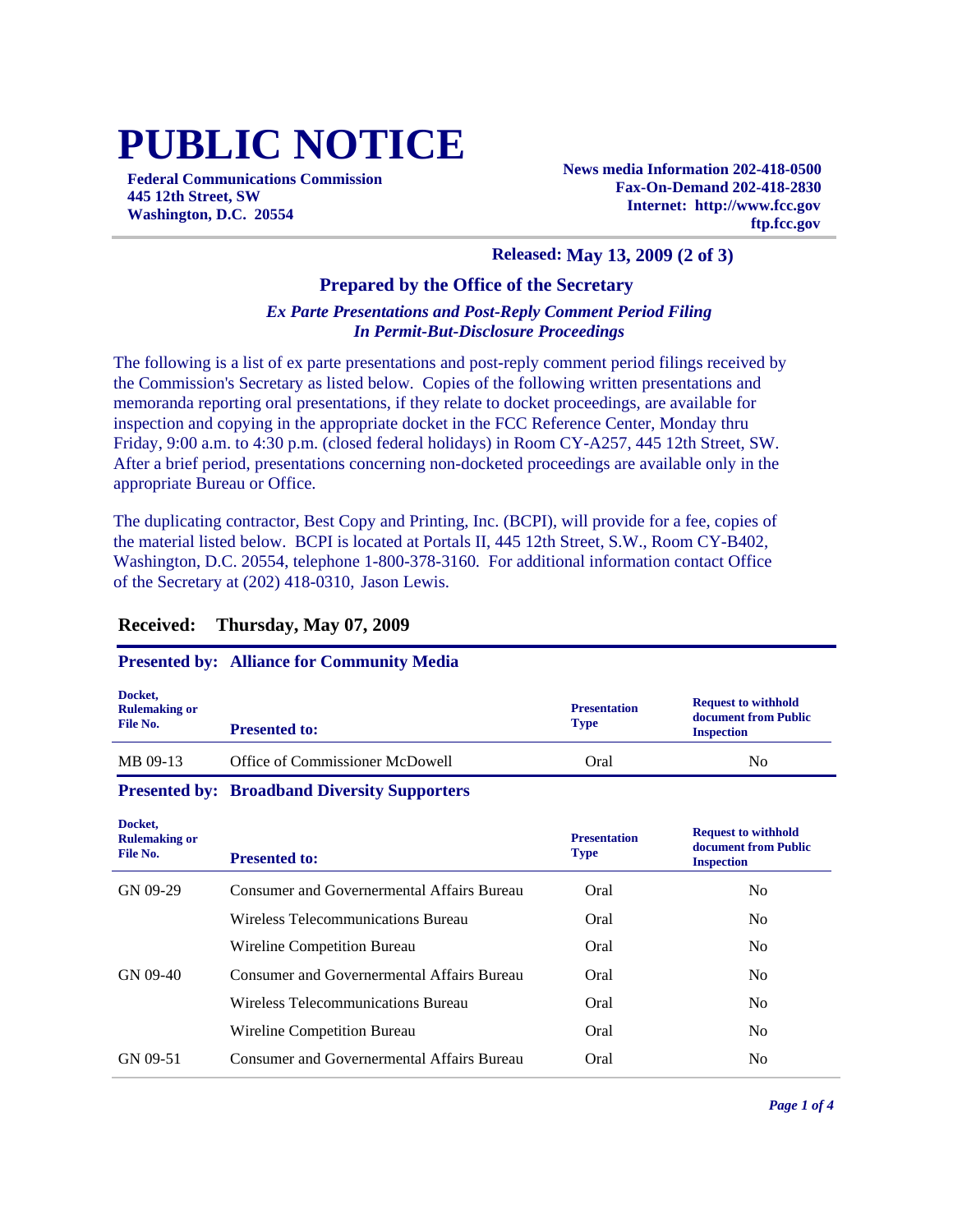| GN 09-51                                    | Wireless Telecommunications Bureau                                           | Oral                               | N <sub>o</sub>                                                          |
|---------------------------------------------|------------------------------------------------------------------------------|------------------------------------|-------------------------------------------------------------------------|
|                                             | Wireline Competition Bureau                                                  | Oral                               | N <sub>0</sub>                                                          |
|                                             | Presented by: Charter Communications, Inc.                                   |                                    |                                                                         |
| Docket,<br><b>Rulemaking or</b><br>File No. | <b>Presented to:</b>                                                         | <b>Presentation</b><br><b>Type</b> | <b>Request to withhold</b><br>document from Public<br><b>Inspection</b> |
| CC 95-116                                   | Wireline Competition Bureau                                                  | Oral                               | N <sub>0</sub>                                                          |
| CC 99-200                                   | Wireline Competition Bureau                                                  | Oral                               | N <sub>0</sub>                                                          |
| WC 04-36                                    | Wireline Competition Bureau                                                  | Oral                               | N <sub>0</sub>                                                          |
| WC 07-243                                   | Wireline Competition Bureau                                                  | Oral                               | No                                                                      |
| WC 07-244                                   | Wireline Competition Bureau                                                  | Oral                               | N <sub>0</sub>                                                          |
| WC 08-238                                   | Office of Acting Chairman Copps                                              | Oral                               | No                                                                      |
|                                             | Presented by: Commonwealth of Pennsylvania Office of Administration          |                                    |                                                                         |
| Docket,<br><b>Rulemaking or</b><br>File No. | <b>Presented to:</b>                                                         | <b>Presentation</b><br><b>Type</b> | <b>Request to withhold</b><br>document from Public<br><b>Inspection</b> |
|                                             |                                                                              |                                    |                                                                         |
| GN 09-29                                    | Office of Commissioner Adelstein                                             | Oral                               | N <sub>o</sub>                                                          |
|                                             | Office of Managing Director                                                  | Oral                               | N <sub>0</sub>                                                          |
|                                             | <b>Presented by: Independent Telephone &amp; Telecommunications Alliance</b> |                                    |                                                                         |
| Docket,<br><b>Rulemaking or</b><br>File No. | <b>Presented to:</b>                                                         | <b>Presentation</b><br><b>Type</b> | <b>Request to withhold</b><br>document from Public<br><b>Inspection</b> |
| WC 07-244                                   | Office of Commissioner Adelstein                                             | Oral                               | No                                                                      |
|                                             | <b>Presented by: Kristin Brooks Hope Center</b>                              |                                    |                                                                         |
| Docket,<br><b>Rulemaking or</b><br>File No. | <b>Presented to:</b>                                                         | <b>Presentation</b><br><b>Type</b> | <b>Request to withhold</b><br>document from Public<br><b>Inspection</b> |
| CC 95-155                                   | Office of Commissioner McDowell                                              | Oral                               | N <sub>o</sub>                                                          |
| WC 07-271                                   | Office of Commissioner McDowell                                              | Oral                               | N <sub>0</sub>                                                          |
|                                             | Presented by: National Association of State Chief Information Officers       |                                    |                                                                         |
| Docket,<br><b>Rulemaking or</b><br>File No. | <b>Presented to:</b>                                                         | <b>Presentation</b><br><b>Type</b> | <b>Request to withhold</b><br>document from Public<br><b>Inspection</b> |
| GN 09-51                                    | <b>Consumer and Governermental Affairs Bureau</b>                            | Oral                               | No                                                                      |
|                                             | Wireless Telecommunications Bureau                                           | Oral                               | No                                                                      |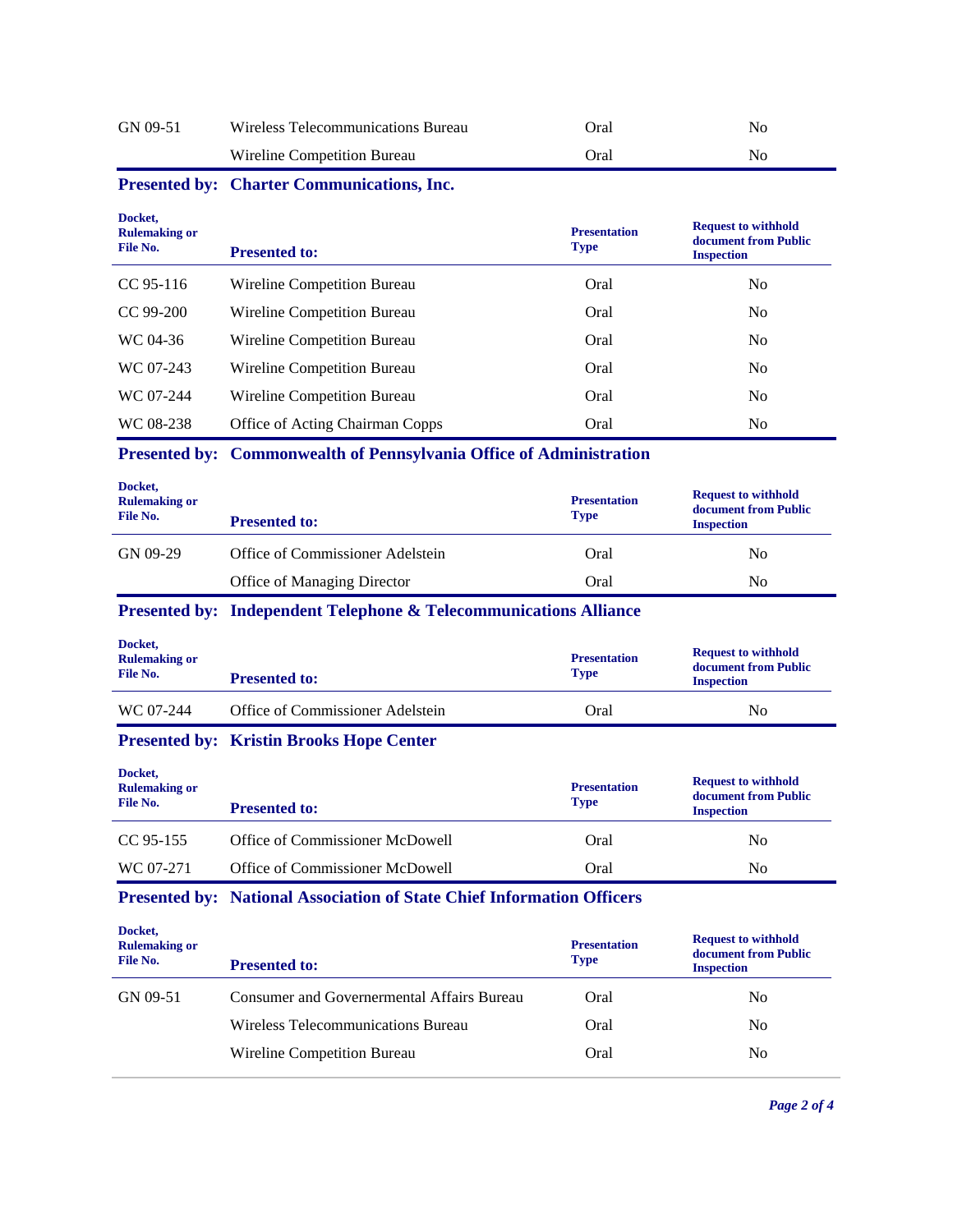| Docket,<br><b>Rulemaking or</b><br>File No. | <b>Presented to:</b>                                          | <b>Presentation</b><br><b>Type</b> | <b>Request to withhold</b><br>document from Public<br><b>Inspection</b> |
|---------------------------------------------|---------------------------------------------------------------|------------------------------------|-------------------------------------------------------------------------|
| MM 99-325                                   | Office of Engineering and Technology                          | Oral                               | N <sub>0</sub>                                                          |
|                                             | <b>Presented by: One Communications Corporation</b>           |                                    |                                                                         |
| Docket,<br><b>Rulemaking or</b><br>File No. | <b>Presented to:</b>                                          | <b>Presentation</b><br><b>Type</b> | <b>Request to withhold</b><br>document from Public<br><b>Inspection</b> |
| WC 07-244                                   | Office of Acting Chairman Copps                               | Oral                               | N <sub>0</sub>                                                          |
|                                             | Office of Commissioner Adelstein                              | Oral                               | N <sub>o</sub>                                                          |
|                                             | Wireline Competition Bureau                                   | Oral                               | N <sub>0</sub>                                                          |
|                                             | Presented by: One Communications Corporation, et al.          |                                    |                                                                         |
| Docket,<br><b>Rulemaking or</b><br>File No. | <b>Presented to:</b>                                          | <b>Presentation</b><br><b>Type</b> | <b>Request to withhold</b><br>document from Public<br><b>Inspection</b> |
| WC 08-24                                    | Office of the Secretary                                       | Written                            | N <sub>0</sub>                                                          |
| WC 08-49                                    | Office of the Secretary                                       | Written                            | No                                                                      |
|                                             | <b>Presented by: Public Safety Spectrum Trust Corporation</b> |                                    |                                                                         |
| Docket,<br><b>Rulemaking or</b><br>File No. | <b>Presented to:</b>                                          | <b>Presentation</b><br><b>Type</b> | <b>Request to withhold</b><br>document from Public<br><b>Inspection</b> |
| PS 06-229                                   | Office of the Secretary                                       | Written                            | N <sub>0</sub>                                                          |
| WT 06-150                                   | Office of the Secretary                                       | Written                            | N <sub>0</sub>                                                          |
| WT 96-86                                    | Office of the Secretary                                       | Written                            | N <sub>0</sub>                                                          |
|                                             | <b>Presented by: Rural Telecommunications Group, Inc.</b>     |                                    |                                                                         |
| Docket,<br><b>Rulemaking or</b><br>File No. | <b>Presented to:</b>                                          | <b>Presentation</b><br><b>Type</b> | <b>Request to withhold</b><br>document from Public<br><b>Inspection</b> |
| WT 05-265                                   | Office of Acting Chairman Copps                               | Oral                               | No                                                                      |
|                                             | Office of Acting Chairman Copps                               | Oral                               | No                                                                      |
|                                             | Office of Commissioner Adelstein                              | Oral                               | N <sub>0</sub>                                                          |
| WT 08-95                                    | Office of Acting Chairman Copps                               | Oral                               | N <sub>0</sub>                                                          |
|                                             | Office of Acting Chairman Copps                               | Oral                               | No                                                                      |
|                                             | Office of Commissioner Adelstein                              | Oral                               | No                                                                      |
|                                             |                                                               |                                    |                                                                         |

# **Presented by: National Public Radio, Inc.**